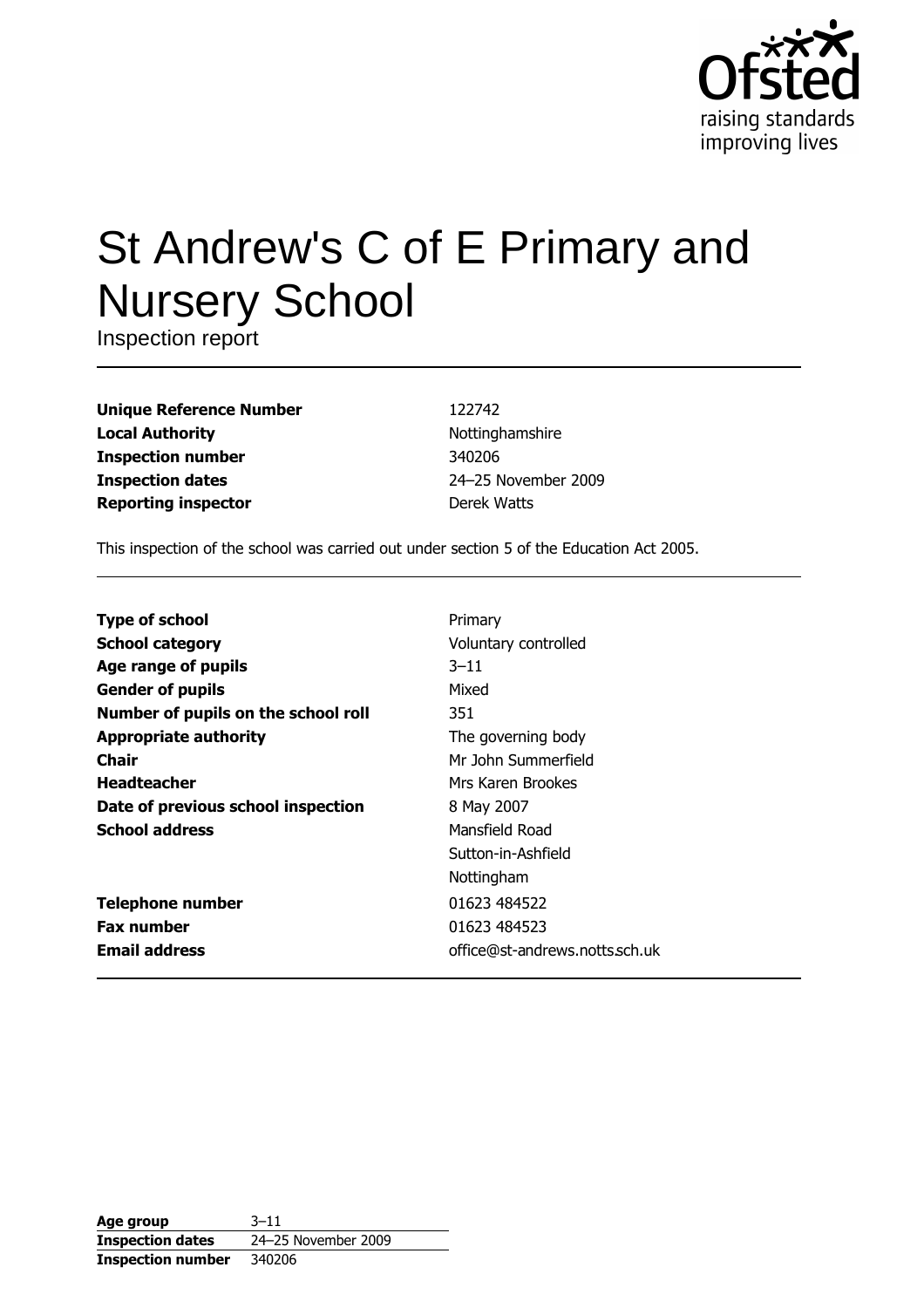The Office for Standards in Education, Children's Services and Skills (Ofsted) regulates and inspects to achieve excellence in the care of children and young people, and in education and skills for learners of all ages. It regulates and inspects childcare and children's social care, and inspects the Children and Family Court Advisory Support Service (Cafcass), schools, colleges, initial teacher training, work-based learning and skills training, adult and community learning, and education and training in prisons and other secure establishments. It rates council children's services, and inspects services for looked after children, safequarding and child protection.

Further copies of this report are obtainable from the school. Under the Education Act 2005, the school must provide a copy of this report free of charge to certain categories of people. A charge not exceeding the full cost of reproduction may be made for any other copies supplied.

If you would like a copy of this document in a different format, such as large print or Braille, please telephone 08456 404045, or email enquiries@ofsted.gov.uk.

You may copy all or parts of this document for non-commercial educational purposes, as long as you give details of the source and date of publication and do not alter the documentation in any way.

Royal Exchange Buildings St Ann's Square Manchester M2 7LA T: 08456 404045 Textphone: 0161 618 8524 E: enquiries@ofsted.gov.uk W: www.ofsted.gov.uk

© Crown copyright 2009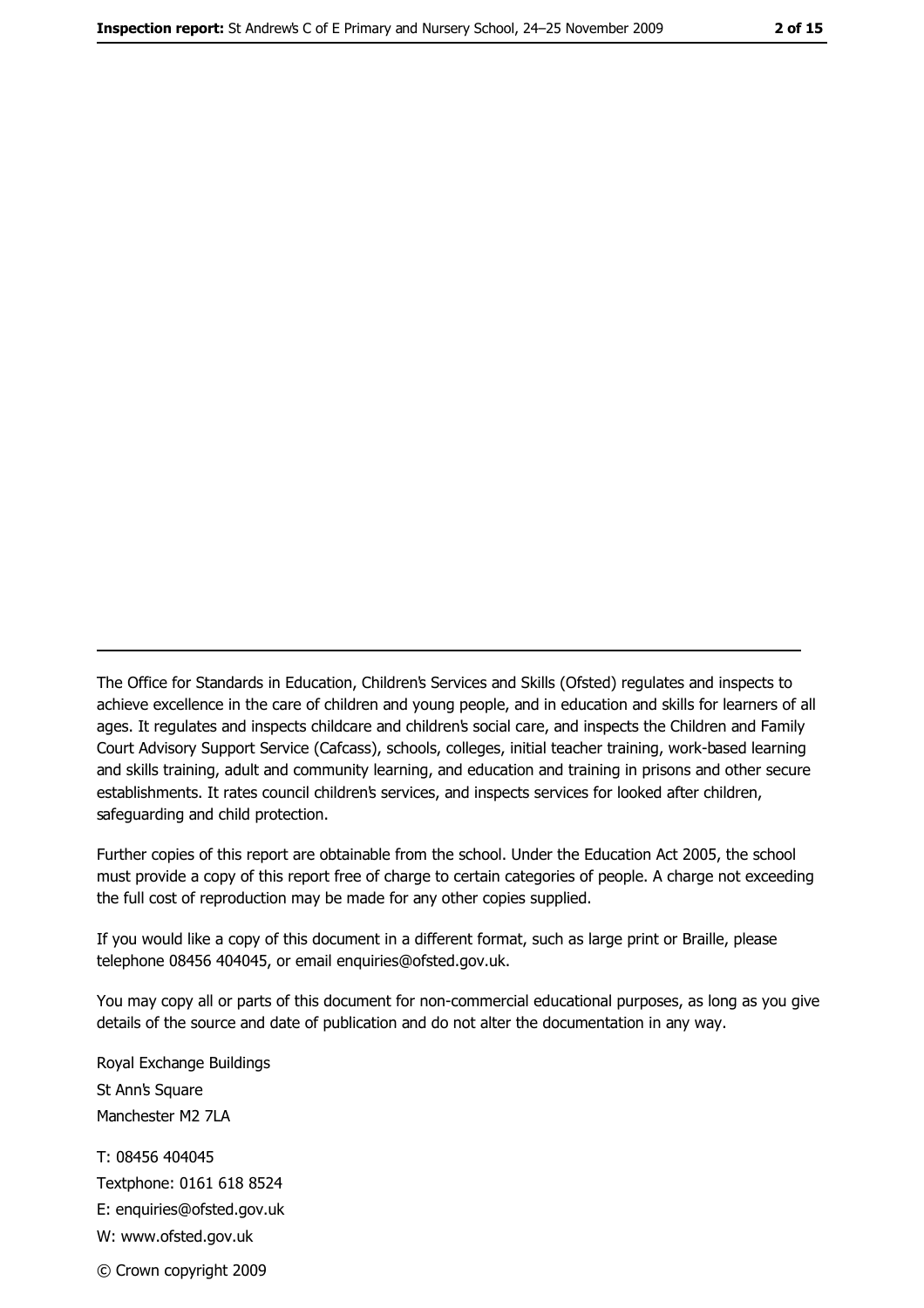# **Introduction**

This inspection was carried out by four additional inspectors. The inspectors visited 17 lessons or part lessons and held discussions with governors, pupils and staff. They observed the school's work, its policies, teachers' plans and school improvement planning. The inspection team analysed 67 questionnaires from parents and carers, and others from pupils and staff.

Inspectors reviewed many aspects of the school's work. They looked in detail at the following:

- improvements to the Early Years Foundation Stage provision  $\blacksquare$
- the effectiveness of the action taken to improve pupils' writing  $\blacksquare$
- factors contributing to pupils' consistently good performance in science  $\blacksquare$

# **Information about the school**

This is a much larger than average primary school. It attracts pupils from beyond its normal catchment area. Most pupils are from a White British background. Very few pupils speak English as an additional language and none of these are at an early stage of learning English. The proportion of pupils with special educational needs and/or disabilities is just below average. There is Early Years Foundation Stage provision for children in Nursery and Reception. A before- and after-school club on site is managed by the school and was observed as part of the inspection.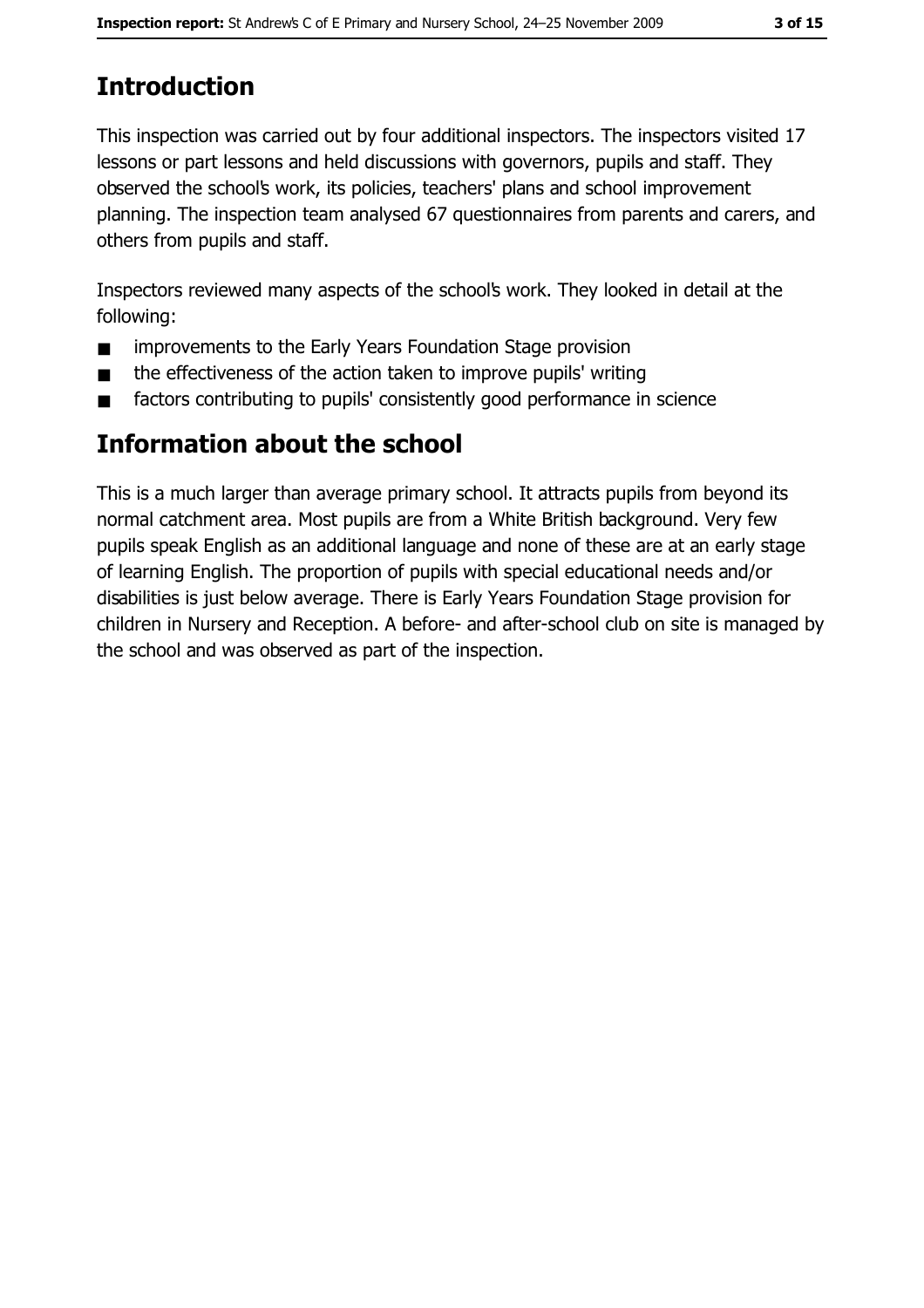# **Inspection judgements**

# Overall effectiveness: how good is the school?

### The school's capacity for sustained improvement

# **Main findings**

St Andrew's has made considerable improvements since the last inspection. It is now a good school with outstanding features. Outstanding care, guidance and support and the school's very positive atmosphere lead to outstanding personal outcomes for pupils. Pupils achieve well and thoroughly enjoy their learning. Good teaching and an interesting curriculum contribute to pupils' good progress and to their above average standards by the end of Year 6. Parents and carers are very pleased with the care and education provided for their children. A parent wrote, 'Any child would be extremely lucky to attend this school'. All pupils are equally valued and community cohesion is promoted extremely well.

Children enter the Nursery with knowledge and skills broadly expected for their age. The good improvements to the Early Years Foundation Stage mean that children make good progress in all areas of learning. Good progress continues as pupils move through the school. Effective steps have been taken to improve pupils' performance, particularly in writing. The teaching of writing is now sharper, more consistent and the range of writing opportunities offered has increased. Pupils write in a range of styles and apply and develop their writing skills well in different subjects. More pupils are now attaining the higher levels. A clear emphasis on investigative and problem solving approaches in mathematics and science contributes to high attainment in these subjects. Pupils' personal and social skills are exceptionally well developed. They are friendly, courteous and supportive of each other. A parent commented, 'Pupils are extremely polite and a credit to the school'. In lessons, they work very well in pairs or small groups. Behaviour in lessons and around the school is outstanding. Pupils adopt healthy lifestyles extremely well and very feel safe. They make valuable contributions to the school and to the wider community. Attendance levels are above average.

Teachers' enthusiasm and good subject knowledge inspire and motivate the pupils. The pupils respond very well to teachers' high expectations and effective explanations and questioning. There are examples of excellent teaching. In the main, assessment is used well to match tasks to pupils' abilities. When this happens, pupils are challenged well and make good progress. In a few lessons, tasks are not sufficiently suited to pupils' needs and learning falls to satisfactory levels. A well-planned curriculum is enriched by a wide range of additional activities.

Good leadership and management are at the heart of the school's success and its recent improvements. A well-respected headteacher provides clear educational direction. A parent commented. 'The headteacher is a strong leader and has school improvement as a priority'. She is well supported by senior staff. Performance is systematically reviewed and successful action is taken to bring about improvements. Since the last inspection,

| ↗ |  |
|---|--|
| ≯ |  |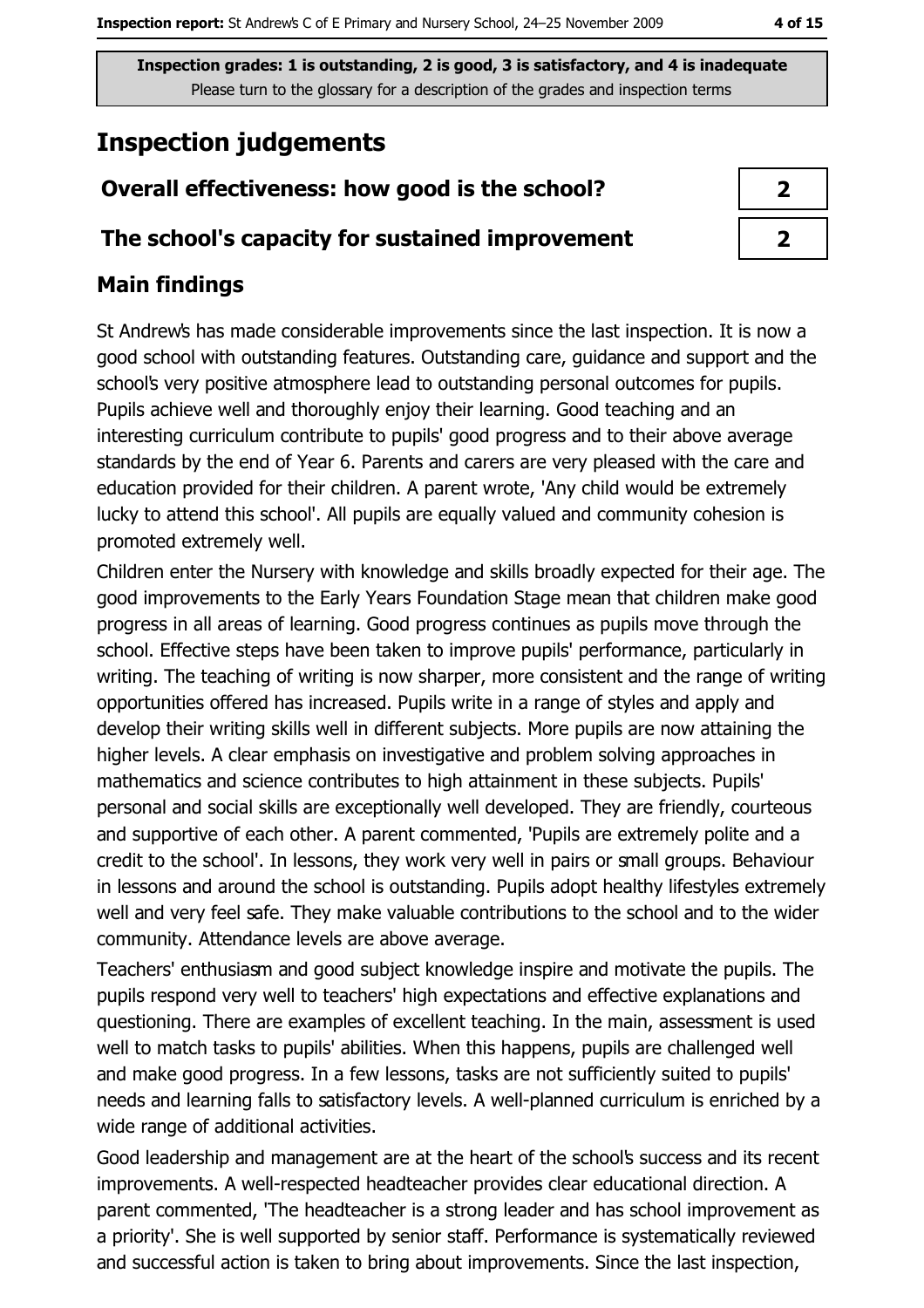$\overline{2}$ 

Inspection grades: 1 is outstanding, 2 is good, 3 is satisfactory, and 4 is inadequate Please turn to the glossary for a description of the grades and inspection terms

standards have improved from average to above average. Teaching and pupils' progress have improved from satisfactory to good. The school demonstrates a good capacity for further improvement.

# What does the school need to do to improve further?

- Improve teaching in the few satisfactory lessons to good by ensuring that:
	- activities and tasks are well matched to pupils' abilities and needs and they make good progress

# **Outcomes for individuals and groups of pupils**

At the time of the last inspection, standards by the end of Year 6 had dipped to average in English and mathematics and pupils' progress was satisfactory. Highly effective action has been taken to bring about improvements. National test results, pupils' work and the lessons seen indicate that standards by the end of Year 6 are now significantly above average in English, mathematics and science. More able pupils are extended and above average proportions attain the higher than expected level 5 in all key subjects of the national assessment tests. Pupils with special educational needs and/or disabilities make good progress because of the well targeted support they receive. The school takes effective steps to ensure that both boys and girls make good progress. The differences in their attainment are not significantly different from the national picture.

The changes made in writing have been a real success story. Pupils in Year 2 wrote imaginative animal riddles after good quality discussions and clear demonstrations by the teacher. They had good opportunities to express their ideas and plan their work. Other Year 2 pupils applied their writing skills well in history and wrote clear accounts of how the Great Fire of London started. Some wrote gripping diary extracts like those of Samuel Pepys. By Year 6, pupils write for a wide range of purposes and produce high quality extended pieces. They wrote powerful descriptions of a setting as they imagined that they were the quest at a feast in Macbeth's castle. A visit to the plaque village at Eyam provided inspiration to write informative 'plague diaries'. Pupils wrote persuasively and convincingly as they argued the benefits of school trips. Information and communication technology (ICT) is used well to draft and edit writing and to enhance presentation. Pupils perform well in mathematics and science because of good teaching and interesting activities which enable them to acquire, practise and apply a range of skills to solve problems.

Pupils' moral and social development is outstanding, and they show a very good understanding of different cultures and faiths. Pupils feel extremely safe and very well cared for at school. They are secure in the knowledge that there is always a trusted grown-up they can turn to if they have a problem or if they are upset. Pupils show an excellent knowledge and understanding of healthy diets and the importance of taking regular exercise. Pupils respond enthusiastically to the school's strategies to promote good health. They readily take on additional responsibilities and support those less fortunate than themselves by raising funds for a range of national and international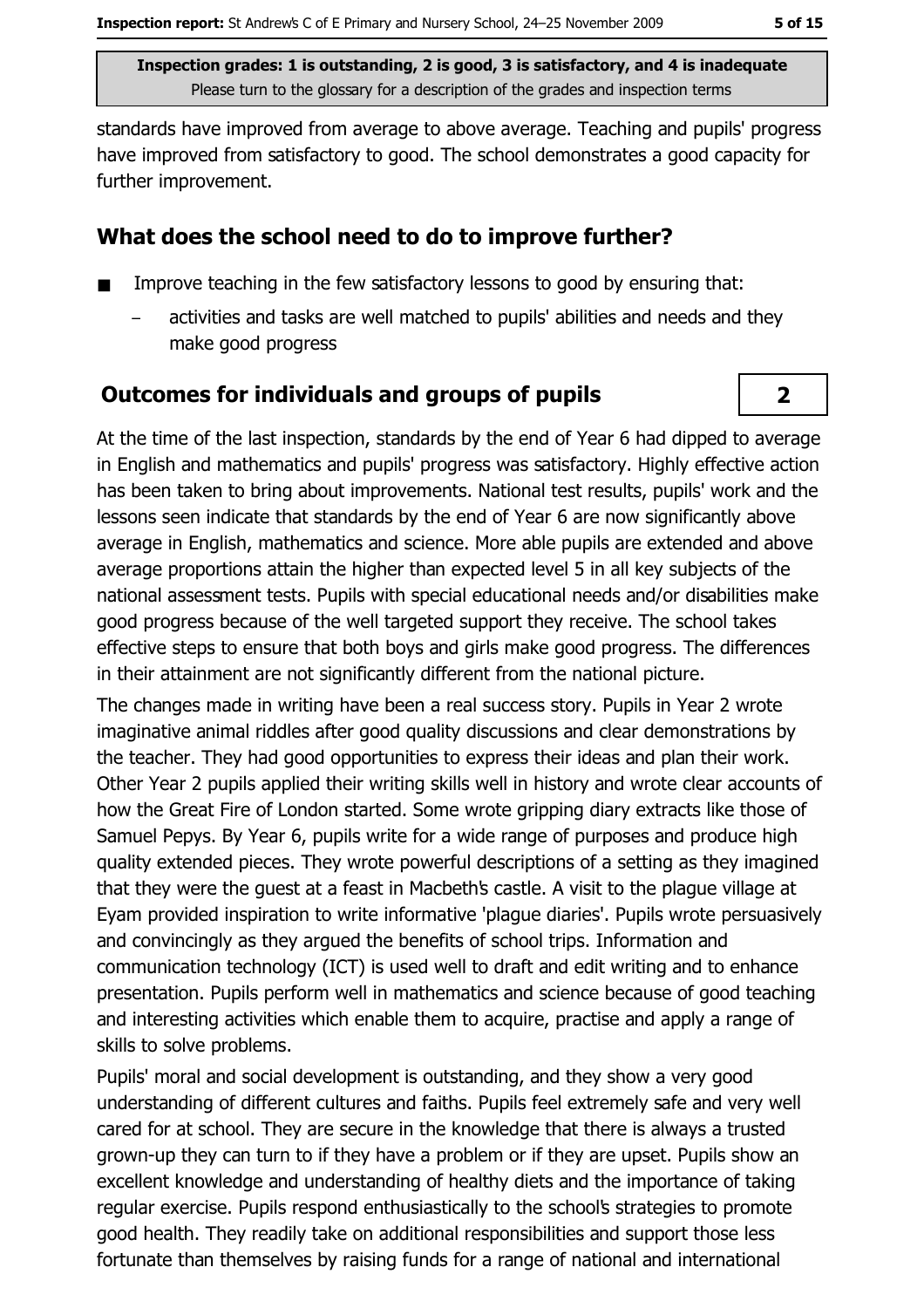charities. Pupils are well prepared for the future economic well-being. Their personal and social skills are extremely well developed. They make good progress in acquiring and applying literacy, numeracy and ICT skills.

These are the grades for pupils' outcomes

| Pupils' achievement and the extent to which they enjoy their learning                                                     |                          |
|---------------------------------------------------------------------------------------------------------------------------|--------------------------|
| Taking into account:<br>Pupils' attainment <sup>1</sup>                                                                   | $\overline{\phantom{a}}$ |
| The quality of pupils' learning and their progress                                                                        | $\mathcal{P}$            |
| The quality of learning for pupils with special educational needs and/or<br>disabilities and their progress               | $\overline{2}$           |
| The extent to which pupils feel safe                                                                                      | 1                        |
| <b>Pupils' behaviour</b>                                                                                                  |                          |
| The extent to which pupils adopt healthy lifestyles                                                                       | 1                        |
| The extent to which pupils contribute to the school and wider community                                                   |                          |
| The extent to which pupils develop workplace and other skills that will<br>contribute to their future economic well-being |                          |
| Taking into account:<br>Pupils' attendance <sup>1</sup>                                                                   | 2                        |
| The extent of pupils' spiritual, moral, social and cultural development                                                   | 1                        |

### How effective is the provision?

Teaching is good with examples of outstanding practice, particularly in Years 3 to 6. Explanations, demonstrations and instructions are clear and informative. Interactive whiteboards are used well to illustrate key teaching and learning points. Pupils are attentive and show great interest in their learning. Questioning is used well to challenge the pupils' thinking and to check understanding. Pupils have good opportunities to discuss their work and express their ideas. In most lessons, activities successfully develop pupils' knowledge understanding and provide good opportunities for them to learn and practise skills. Pupils' very positive attitudes and enthusiasm further enhances their learning. They take great care and pride in their presentation and produce high-quality work, particularly in writing. Occasionally, learning is less effective when tasks are not sufficiently suited to pupils' needs. Teaching assistants are well deployed

The grades for attainment and attendance are: 1 is high; 2 is above average; 3 is broadly average; and 4 is low.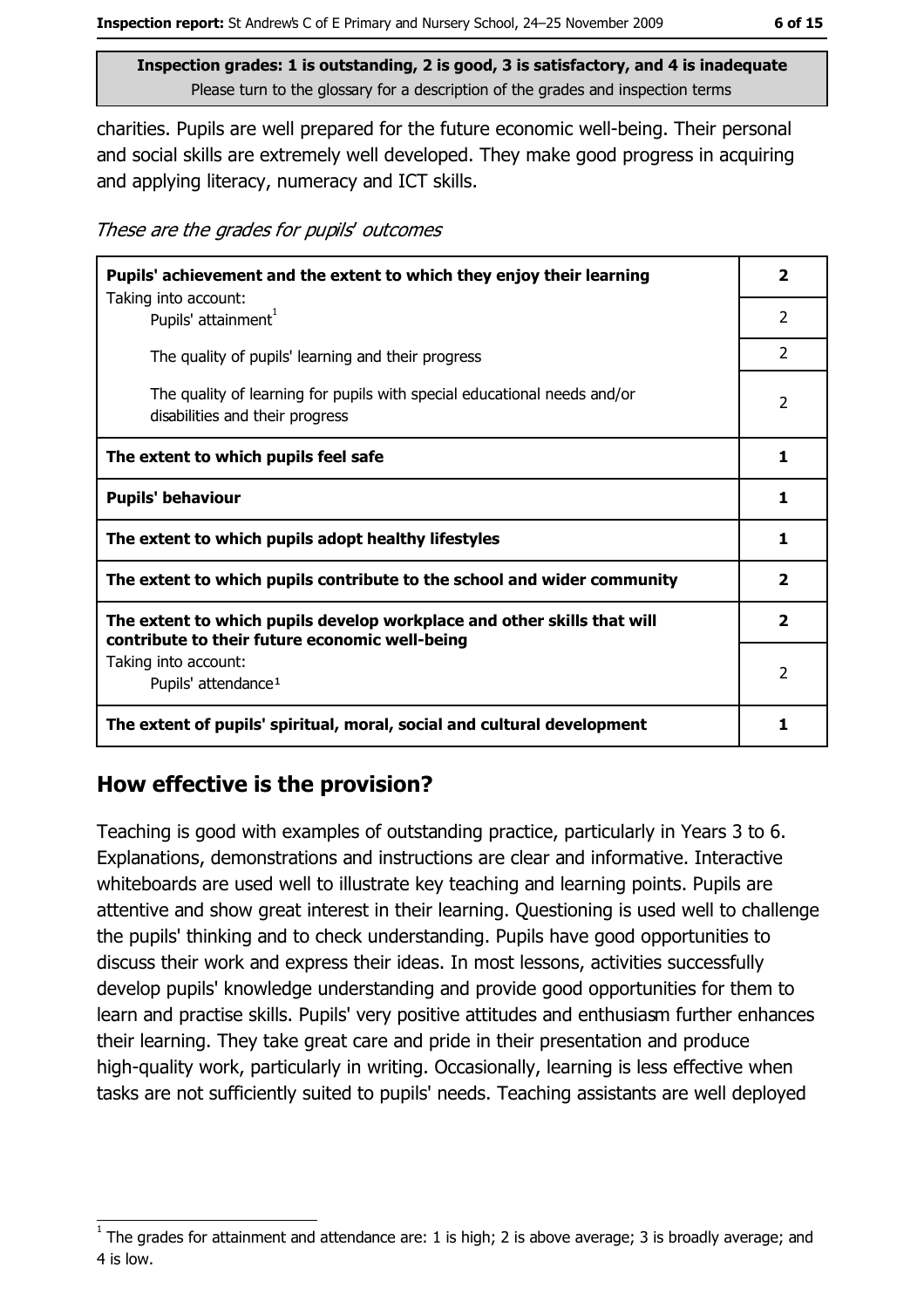and make a valuable contribution to pupils' learning, particularly those with special educational needs and/or disabilities. The marking of pupils' work is effective. Encouragement and praise are given for good work and there are clear comments to guide improvement.

The curriculum promotes good progress for pupils and makes an outstanding contribution their personal outcomes. Strong emphasis is given to basic skills and provision for English, mathematics and science is very good. Good links between subjects add relevance and enjoyment to pupils' learning. Pupils' high quality artwork in incorporated well into topics. Health education is given very good attention and this, combined with sports opportunities, makes a valuable contribution to pupils' healthy lifestyles. A good range of additional activities are much enjoyed by the pupils and appreciated by parents and carers. Pupils have good opportunities to learn to play a musical instrument and there is a good take up for this. Popular clubs include football, netball, science, and tag rugby. A successful residential visit for Year 5 and 6 provides exciting outdoor activities and promotes problem-solving and team-building skills well. The hall is too small for a school of this size. It is limited for indoor physical education and cannot accommodate the whole school for assembly. The headteacher and governors have ambitions for a well-designed new hall.

Care, support and guidance contribute extremely well to pupils' personal development. The very welcoming atmosphere and the outstanding relationships underpin the school's work. As a parent wrote, 'Teachers are very approachable, open and cheerful'. The school provides good support to pupils needing extra help and guidance and to their families. Pupils who have special educational needs/and or disabilities are carefully assessed and their support programmes ensure that they make good progress. The before- and after-school club is an outstanding facility. It is well attended and much appreciated by parents.

| The quality of teaching                                                                                    |   |
|------------------------------------------------------------------------------------------------------------|---|
| Taking into account:<br>The use of assessment to support learning                                          |   |
| The extent to which the curriculum meets pupils' needs, including, where<br>relevant, through partnerships | 2 |
| The effectiveness of care, guidance and support                                                            |   |

These are the grades for the quality of provision

#### How effective are leadership and management?

The school's experienced and enthusiastic headteacher is well regarded by pupils, parents and staff. One parent summed up the views of many, 'The headteacher is fantastic with children and shows great skills when dealing with parents and teachers'. A very positive ethos and good partnerships with parents, carers and the community have been established. These and a commitment to high standards are at the heart of the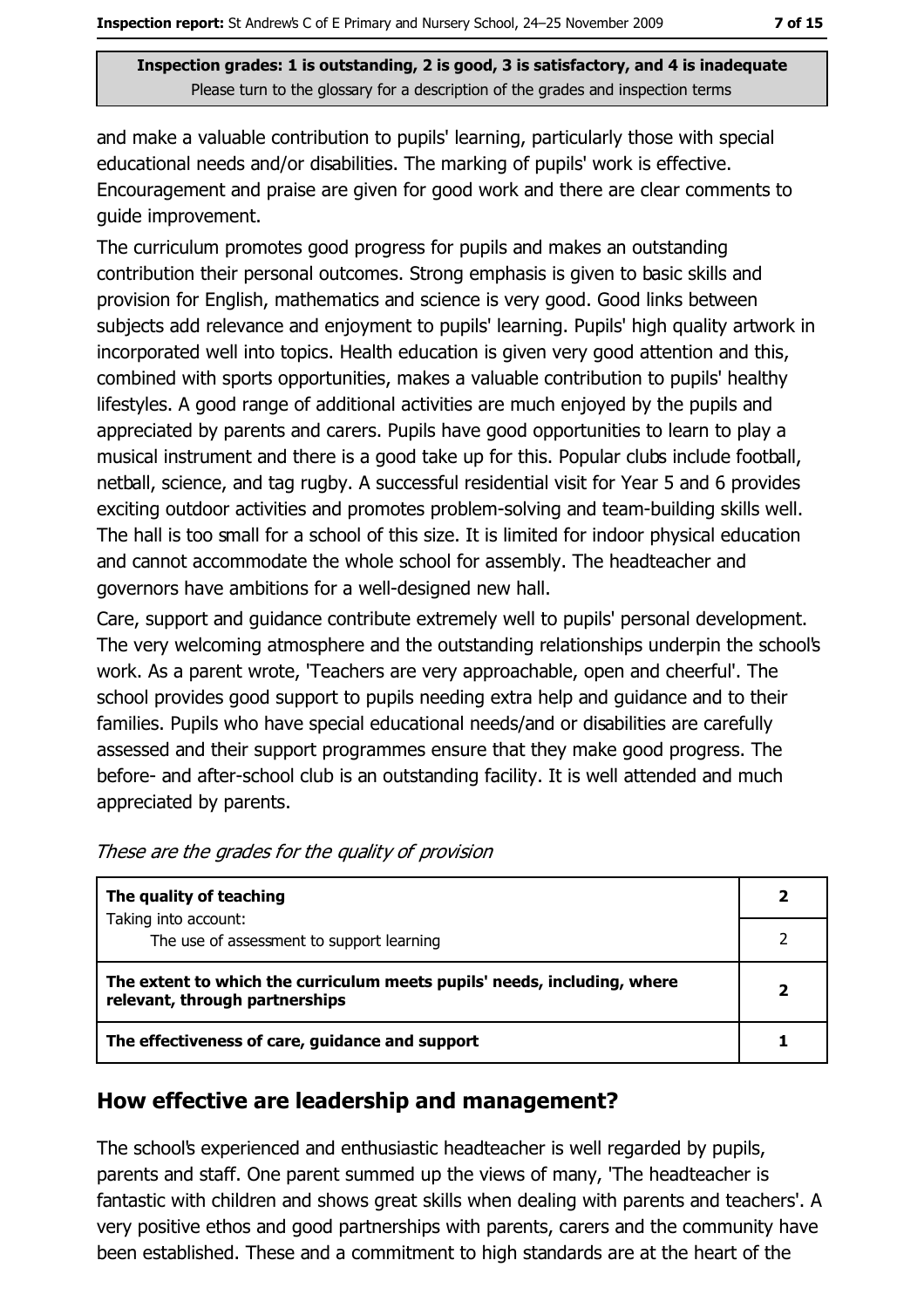school's ambitions and aims. All staff and governors are focused on doing the best for all pupils. Continuous improvement is a key element of the school's professional culture. The leadership of English, mathematics and the Early Years Foundation Stage has successfully brought about improvements in provision and to the outcomes for pupils. Good systems to monitor each pupil's attainment have been devised. Improving teaching has been a clear focus and this has been brought about by monitoring, support and training. In particular, high-quality training has led to a more consistent approach to the teaching of writing. Leaders and managers are not complacent. They know that there are elements of teaching still to be improved and are determined that the improvements to pupils' attainment and progress are sustained in order to move the school to outstanding status.

Governors are enthusiastic and a number devote considerable time to support the school's work. They have a tighter overview of pupils' performance than at the time of the last inspection. Governors show a good understanding of the school's strengths and hold the school to account by providing constructive challenge. Statutory requirements are met and there are first class procedures to protect and safeguard pupils.

Equality is promoted well and discrimination is tackled effectively. Community cohesion is promoted exceptionally well. The school has a very good understanding of the community it serves because of careful auditing. Different cultures and faiths are promoted very well through the school's curriculum. Partnerships with local schools are strong and expertise is shared. Productive links have been developed with schools and communities abroad and this contributes to pupils' knowledge and understanding of the wider world.

| The effectiveness of leadership and management in embedding ambition and<br>driving improvement                                                                     |                         |
|---------------------------------------------------------------------------------------------------------------------------------------------------------------------|-------------------------|
| Taking into account:<br>The leadership and management of teaching and learning                                                                                      | $\overline{2}$          |
| The effectiveness of the governing body in challenging and supporting the<br>school so that weaknesses are tackled decisively and statutory responsibilities<br>met | 2                       |
| The effectiveness of the school's engagement with parents and carers                                                                                                | 2                       |
| The effectiveness of partnerships in promoting learning and well-being                                                                                              | $\overline{\mathbf{2}}$ |
| The effectiveness with which the school promotes equality of opportunity and<br>tackles discrimination                                                              | $\overline{\mathbf{2}}$ |
| The effectiveness of safeguarding procedures                                                                                                                        | 1                       |
| The effectiveness with which the school promotes community cohesion                                                                                                 | 1                       |
| The effectiveness with which the school deploys resources to achieve<br>value for money                                                                             | $\overline{\mathbf{2}}$ |

#### These are the grades for leadership and management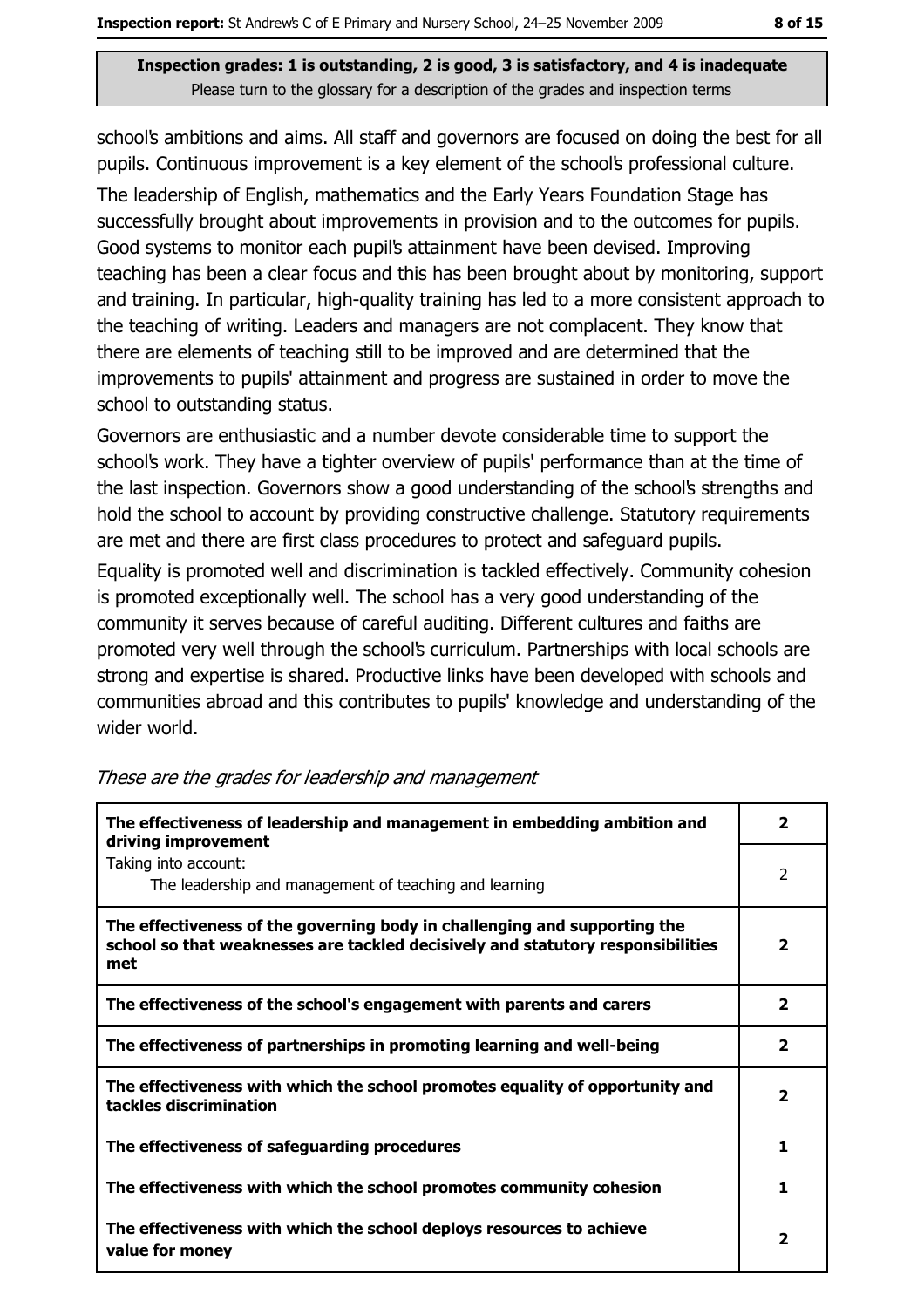# **Early Years Foundation Stage**

Good leadership and management have led to recent improvements to provision for the Early Years Foundation Stage. Children are now making good progress in all areas and, by the end of Reception, standards are above average in most areas of learning except in calculation and early writing skills. These areas are current priorities and effective action is being taken to bridge the gap between boys' and girls' attainment. There are good partnerships with parents. Children new to the Nursery and those who join in Reception settle quickly. Adults establish very good relationships with the children. The children thoroughly enjoy their learning and relate very well to adults and their peers. Children's behaviour is outstanding. They feel safe, secure and well cared for at school because of the very good attention given to care and welfare. A good range of learning activities is provided although outdoor activities are not always sufficiently linked to the main theme. Assessment is used well to plan teaching. Children are well taught and there is an effective blend of adult-led activities and those allowing children to explore and learn independently. Some children moving into Year 1 require Early Years Foundation Stage approaches to learning and the school is taking positive steps to facilitate this.

| <b>Overall effectiveness of the Early Years Foundation Stage</b><br>Taking into account:     | 2 |
|----------------------------------------------------------------------------------------------|---|
| Outcomes for children in the Early Years Foundation Stage                                    |   |
| The quality of provision in the Early Years Foundation Stage                                 |   |
| The effectiveness of leadership and management of the Early Years<br><b>Foundation Stage</b> |   |

These are the grades for the Early Years Foundation Stage

### **Views of parents and carers**

The vast majority of parents and carers who returned questionnaires are very happy with their child's experience at the school. They are particularly pleased with safety in school, the sense of enjoyment, leadership and management and the quality of teaching. The inspection team agrees with the parents' positive views. A very small minority of parents who responded to the questionnaire do not believe that the school takes sufficient account of their suggestions and concerns. Inspectors found that the headteacher, staff and governors are keen to build on their good partnerships with parents and carers and to ensure that concerns and suggestions are tackled as well as possible.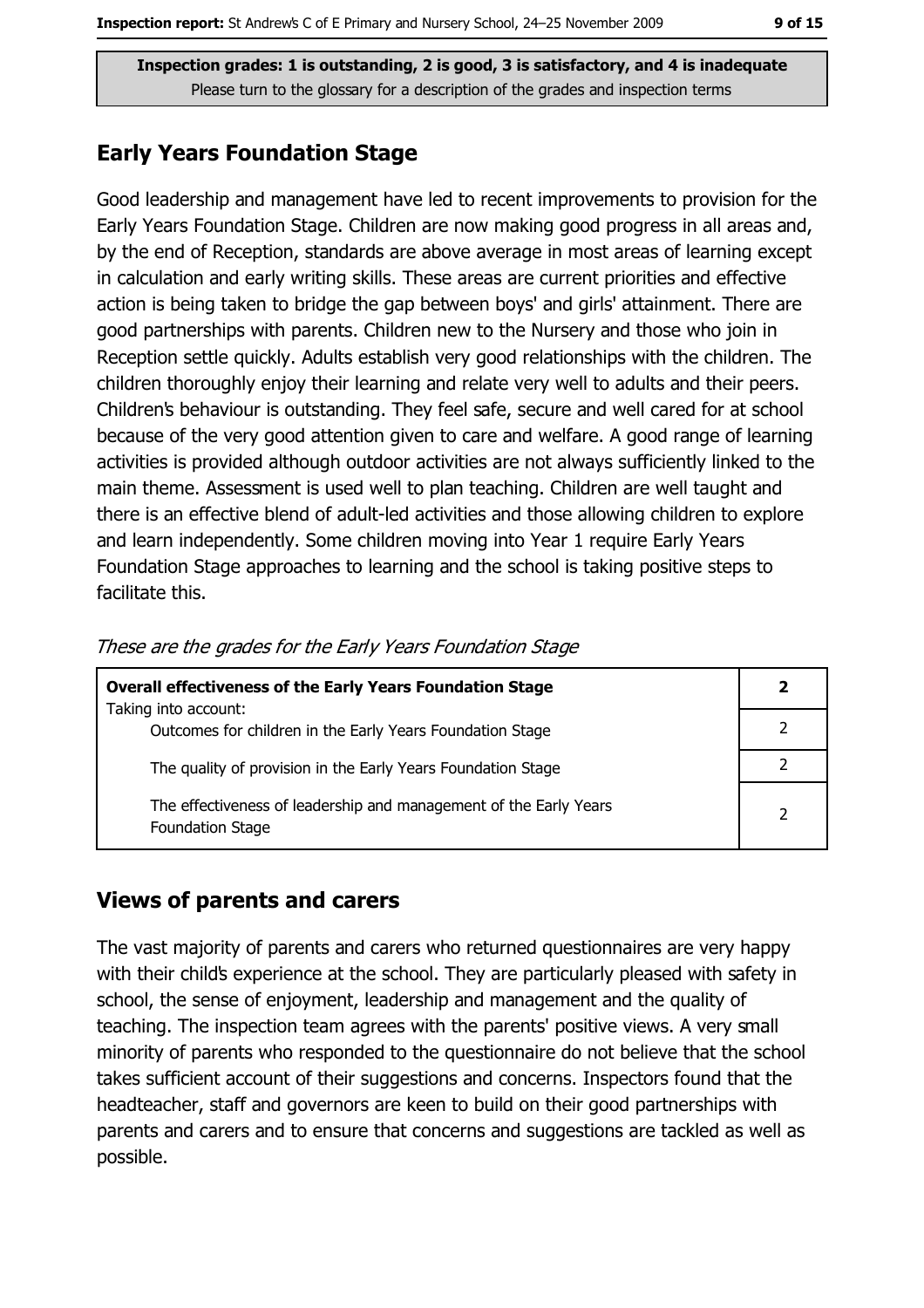#### Responses from parents and carers to Ofsted's questionnaire

Ofsted invited all the registered parents and carers of pupils registered at St Andrew's C of E Primary and Nursery School to complete a questionnaire about their views of the school. In the questionnaire, parents and carers were asked to record how strongly they agreed with 13 statements about the school. The inspection team received 67 completed questionnaires by the end of the on-site inspection. In total, there are 351 pupils registered at the school.

| <b>Statements</b>                                                                                                                                                                                                                                       | <b>Strongly</b><br><b>Agree</b> |               | <b>Agree</b> |               |                | <b>Disagree</b> |              | <b>Strongly</b><br>disagree |  |
|---------------------------------------------------------------------------------------------------------------------------------------------------------------------------------------------------------------------------------------------------------|---------------------------------|---------------|--------------|---------------|----------------|-----------------|--------------|-----------------------------|--|
|                                                                                                                                                                                                                                                         | <b>Total</b>                    | $\frac{0}{0}$ | <b>Total</b> | $\frac{0}{0}$ | <b>Total</b>   | $\frac{0}{0}$   | <b>Total</b> | $\frac{0}{0}$               |  |
| My child enjoys school                                                                                                                                                                                                                                  | 47                              | 70            | 20           | 30            | $\mathbf 0$    | 0               | 0            | 0                           |  |
| The school keeps my child<br>safe                                                                                                                                                                                                                       | 52                              | 78            | 15           | 22            | $\mathbf 0$    | 0               | 0            | 0                           |  |
| The school informs me<br>about my child's progress                                                                                                                                                                                                      | 40                              | 60            | 23           | 34            | 3              | 4               | 0            | $\mathbf 0$                 |  |
| My child is making enough<br>progress at this school                                                                                                                                                                                                    | 39                              | 58            | 24           | 36            | 3              | 4               | 1            | $\mathbf{1}$                |  |
| The teaching is good at this<br>school                                                                                                                                                                                                                  | 45                              | 67            | 18           | 27            | $\mathbf{1}$   | 1               | 1            | $\mathbf{1}$                |  |
| The school helps me to<br>support my child's learning                                                                                                                                                                                                   | 40                              | 60            | 23           | 34            | 3              | 4               | 0            | 0                           |  |
| The school helps my child to<br>have a healthy lifestyle                                                                                                                                                                                                | 39                              | 58            | 27           | 40            | $\mathbf{1}$   | $\mathbf{1}$    | 0            | $\mathbf 0$                 |  |
| The school makes sure that<br>my child is well prepared for<br>the future (for example<br>changing year group,<br>changing school, and for<br>children who are finishing<br>school, entering further or<br>higher education, or<br>entering employment) | 41                              | 61            | 23           | 34            | $\overline{2}$ | 3               | $\mathbf 0$  | 0                           |  |
| The school meets my child's<br>particular needs                                                                                                                                                                                                         | 40                              | 60            | 21           | 31            | $\overline{2}$ | 3               | $\mathbf{1}$ | $\mathbf{1}$                |  |
| The school deals effectively<br>with unacceptable behaviour                                                                                                                                                                                             | 41                              | 61            | 25           | 37            | $\mathbf{1}$   | $\mathbf{1}$    | 0            | 0                           |  |
| The school takes account of<br>my suggestions and<br>concerns                                                                                                                                                                                           | 39                              | 58            | 22           | 33            | 5              | $\prime$        | $\mathbf{1}$ | 1                           |  |
| The school is led and<br>managed effectively                                                                                                                                                                                                            | 47                              | 70            | 18           | 27            | $\overline{2}$ | 3               | 0            | 0                           |  |
| Overall, I am happy with my<br>child's experience at this<br>school                                                                                                                                                                                     | 49                              | 73            | 17           | 25            | 0              | 0               | $\mathbf{1}$ | $\mathbf{1}$                |  |

The table above summarises the responses that parents and carers made to each statement. The percentages indicate the proportion of parents and carers giving that response out of the total number of completed questionnaires. Where one or more parents and carers chose not to answer a particular question, the percentages will not add up to 100%.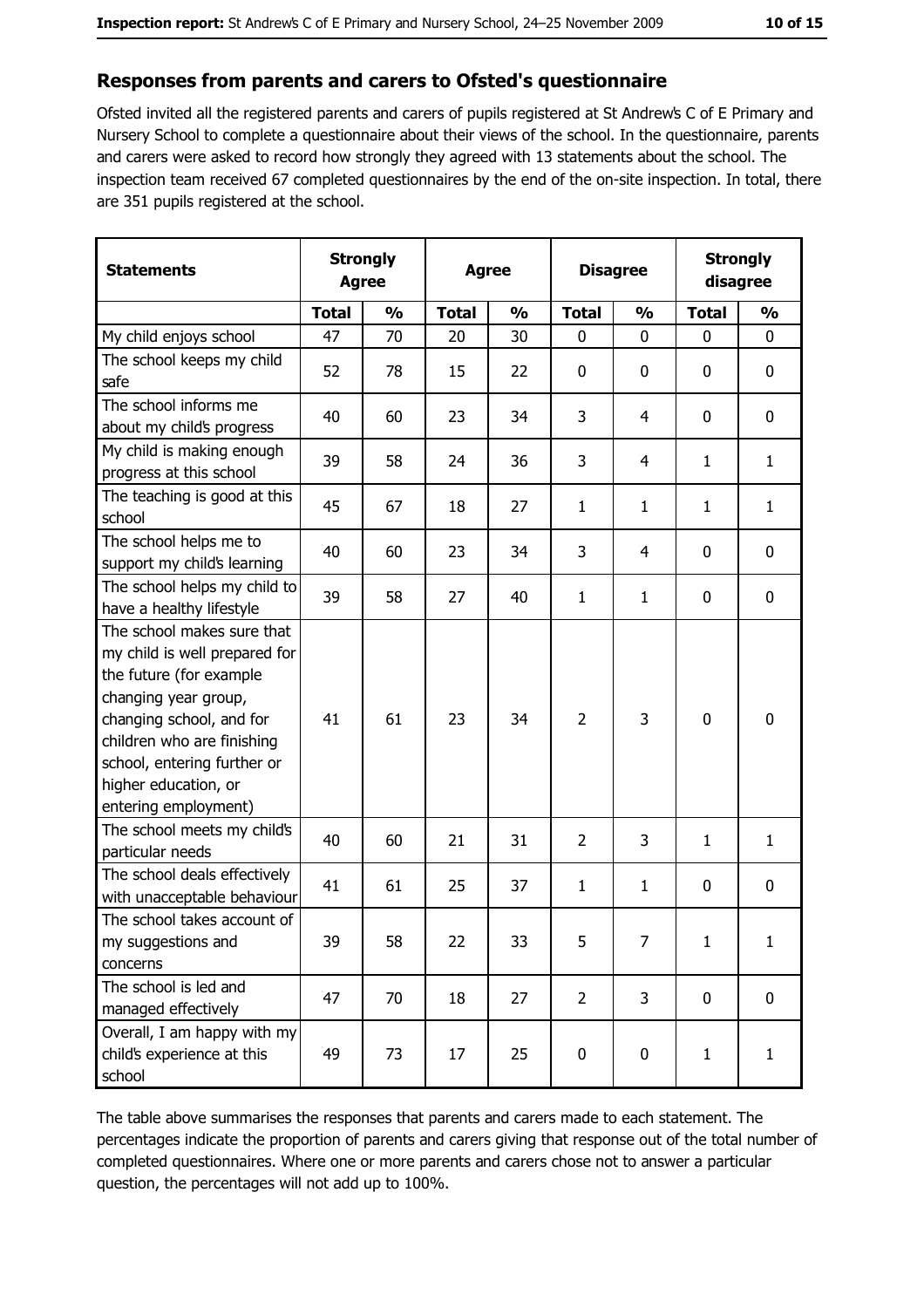# Glossary

| Grade   | <b>Judgement</b> | <b>Description</b>                                                                                                                                                                                                               |  |
|---------|------------------|----------------------------------------------------------------------------------------------------------------------------------------------------------------------------------------------------------------------------------|--|
| Grade 1 | Outstanding      | These features are highly effective. An oustanding<br>school provides exceptionally well for its pupils' needs.                                                                                                                  |  |
| Grade 2 | Good             | These are very positive features of a school. A school<br>that is good is serving its pupils well.                                                                                                                               |  |
| Grade 3 | Satisfactory     | These features are of reasonable quality. A satisfactory<br>school is providing adequately for its pupils.                                                                                                                       |  |
| Grade 4 | Inadequate       | These features are not of an acceptable standard. An<br>inadequate school needs to make significant<br>improvement in order to meet the needs of its pupils.<br>Ofsted inspectors will make further visits until it<br>improves. |  |

# What inspection judgements mean

### Overall effectiveness of schools inspected between September 2007 and July 2008

|                       | Overall effectiveness judgement (percentage of<br>schools) |      |                     |                   |
|-----------------------|------------------------------------------------------------|------|---------------------|-------------------|
| <b>Type of school</b> | Outstanding                                                | Good | <b>Satisfactory</b> | <b>Inadequate</b> |
| Nursery schools       | 39                                                         | 58   | 3                   | 0                 |
| Primary schools       | 13                                                         | 50   | 33                  | 4                 |
| Secondary schools     | 17                                                         | 40   | 34                  | 9                 |
| Sixth forms           | 18                                                         | 43   | 37                  | $\overline{2}$    |
| Special schools       | 26                                                         | 54   | 18                  | $\overline{2}$    |
| Pupil referral units  | 7                                                          | 55   | 30                  | 7                 |
| All schools           | 15                                                         | 49   | 32                  | 5                 |

New school inspection arrangements were introduced on 1 September 2009. This means that inspectors now make some additional judgements that were not made previously.

The data in the table above were reported in The Annual Report of Her Majesty's Chief Inspector of Education, Children's Services and Skills 2007/08.

Percentages are rounded and do not always add exactly to 100. Secondary school figures include those that have sixth forms, and sixth form figures include only the data specifically for sixth form inspection judgements.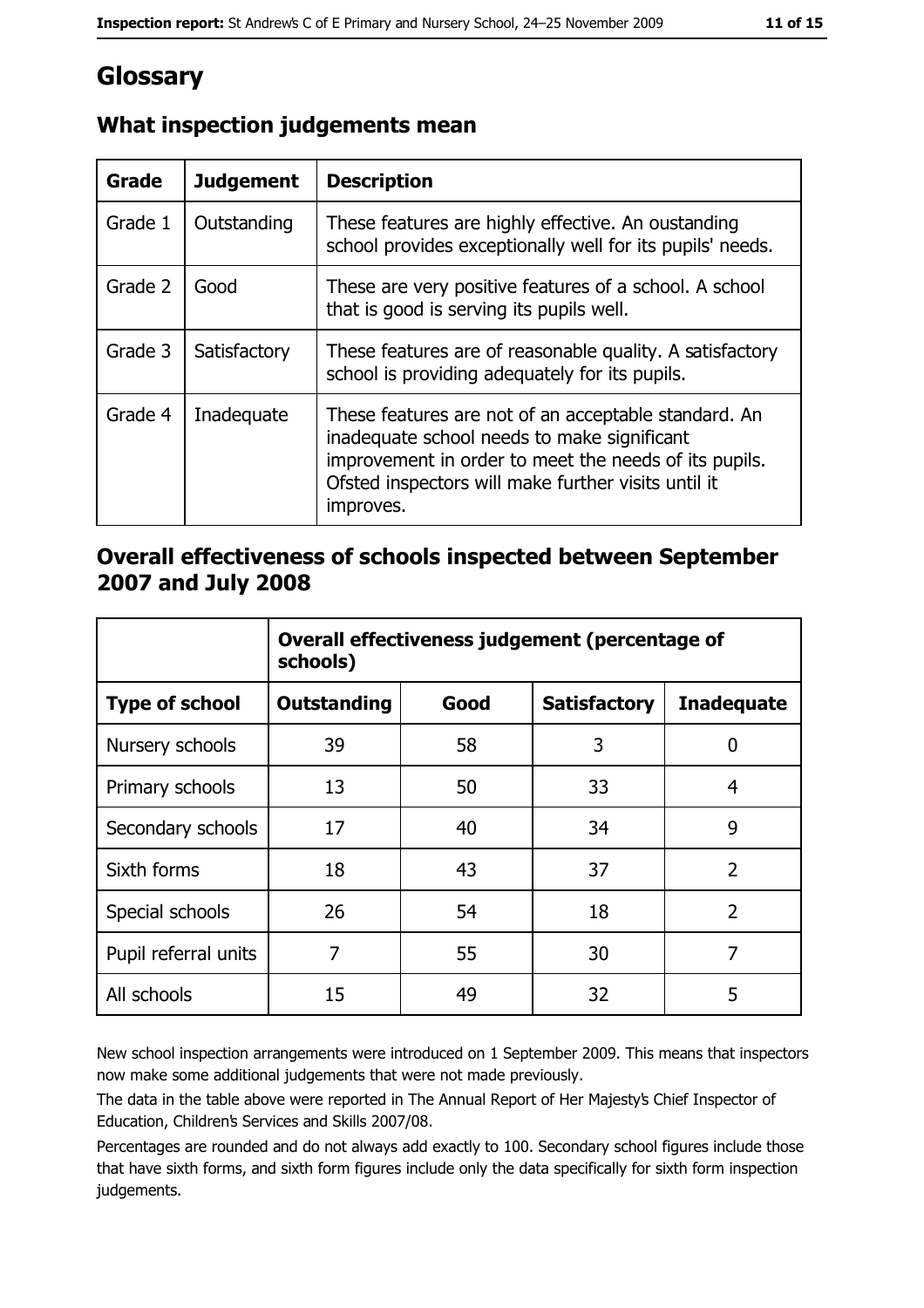# **Common terminology used by inspectors**

| Achievement:                  | the progress and success of a pupil in<br>their learning, development or training.                                                                                                                                                                                                                           |
|-------------------------------|--------------------------------------------------------------------------------------------------------------------------------------------------------------------------------------------------------------------------------------------------------------------------------------------------------------|
| Attainment:                   | the standard of the pupils' work shown by<br>test and examination results and in<br>lessons.                                                                                                                                                                                                                 |
| Capacity to improve:          | the proven ability of the school to<br>continue improving. Inspectors base this<br>judgement on what the school has<br>accomplished so far and on the quality of<br>its systems to maintain improvement.                                                                                                     |
| Leadership and management:    | the contribution of all the staff with<br>responsibilities, not just the headteacher,<br>to identifying priorities, directing and<br>motivating staff and running the school.                                                                                                                                |
| Learning:                     | how well pupils acquire knowledge,<br>develop their understanding, learn and<br>practise skills and are developing their<br>competence as learners.                                                                                                                                                          |
| <b>Overall effectiveness:</b> | inspectors form a judgement on a school's<br>overall effectiveness based on the findings<br>from their inspection of the school. The<br>following judgements, in particular,<br>influence what the overall effectiveness<br>judgement will be.                                                               |
|                               | The school's capacity for sustained<br>improvement.<br>Outcomes for individuals and groups<br>of pupils.<br>The quality of teaching.<br>The extent to which the curriculum<br>meets pupil's needs, including where<br>relevant, through partnerships.<br>The effectiveness of care, guidance<br>and support. |
| Progress:                     | the rate at which pupils are learning in<br>lessons and over longer periods of time. It<br>is often measured by comparing the<br>pupils' attainment at the end of a key<br>stage with their attainment when they<br>started.                                                                                 |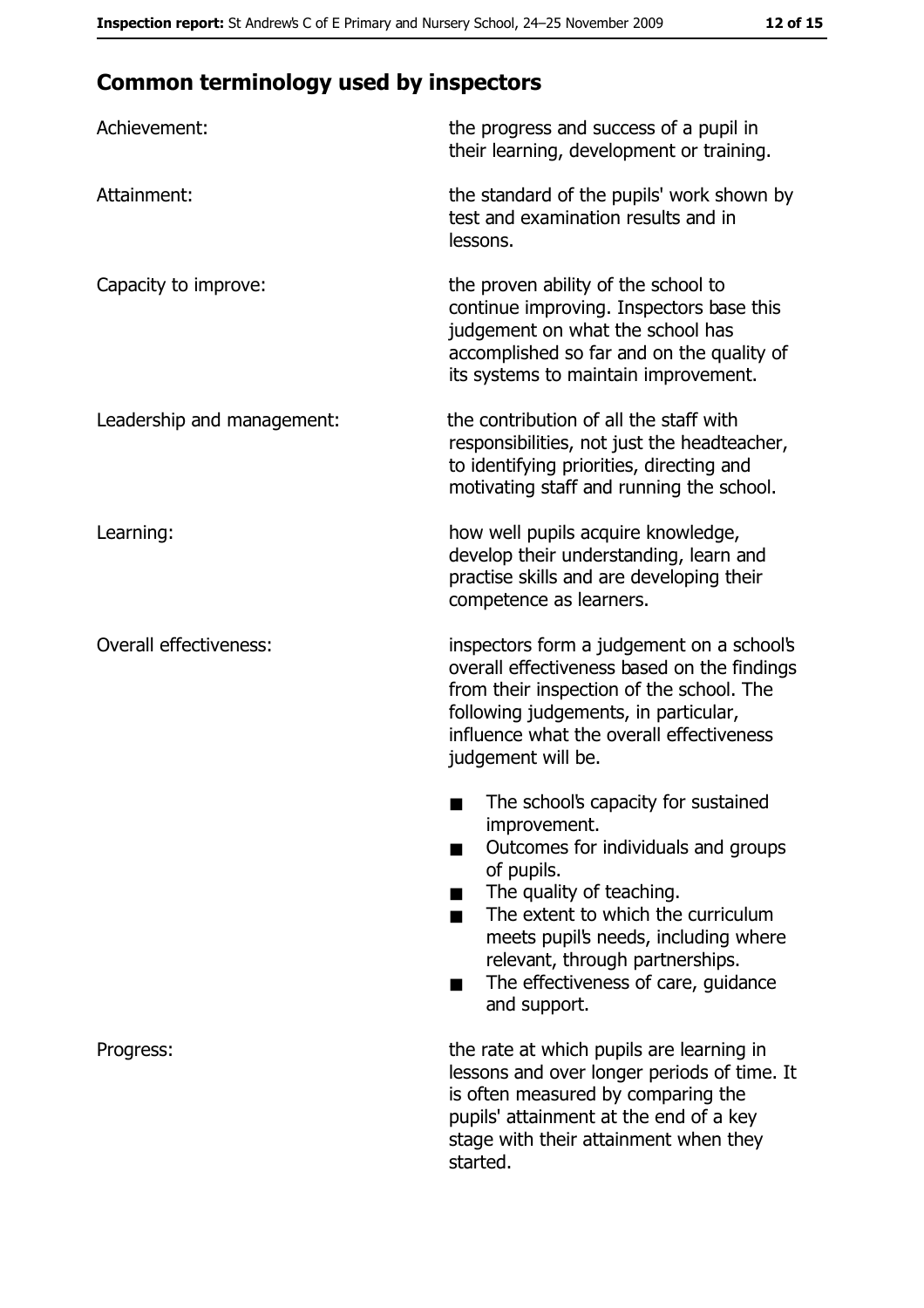This letter is provided for the school, parents and carers to share with their children. It describes Ofsted's main findings from the inspection of their school.



#### 26 November 2009

**Dear Pupils** 

Inspection of St Andrew's C of E Primary and Nursery, Skegby, NG17 3DW

Thank you so much for welcoming us into your school and showing us your work. We thoroughly enjoved our visit and would like to tell you what we found. There have been good improvements since the last inspection. Yours is a good school

and it has some outstanding features. This is a school you can be very proud of. These are the school's main strengths.

You really enjoy school and have positive attitudes to learning.

The school is a very positive and pleasant place to learn in.

Children in Nursery and Reception get off to a good start.

Good teaching helps to you to make good progress.

You take care and pride in your work and some of your writing is super.

You get on really well with each other and your behaviour is often excellent.

A good range of learning activities, including clubs and visits are provided.

You have a first-rate understanding of how to keep healthy and fit.

You feel very safe at school because the teachers and other adults take exceptionally good care of you and provide outstanding support and guidance.

You make good contributions to the school and to the wider community.

The school is well led by your headteacher and she receives good support from other senior staff.

We have asked the headteacher and other teachers to do one thing to make the school even hetter.

In a few lessons, you could make more progress if teachers give you work which challenges you all but it is not too easy or too difficult for you.

You can help by continuing to work hard. Finally, thank you once again for all your help. We wish you all the very best for the future.

Yours sincerely

**Derek Watts**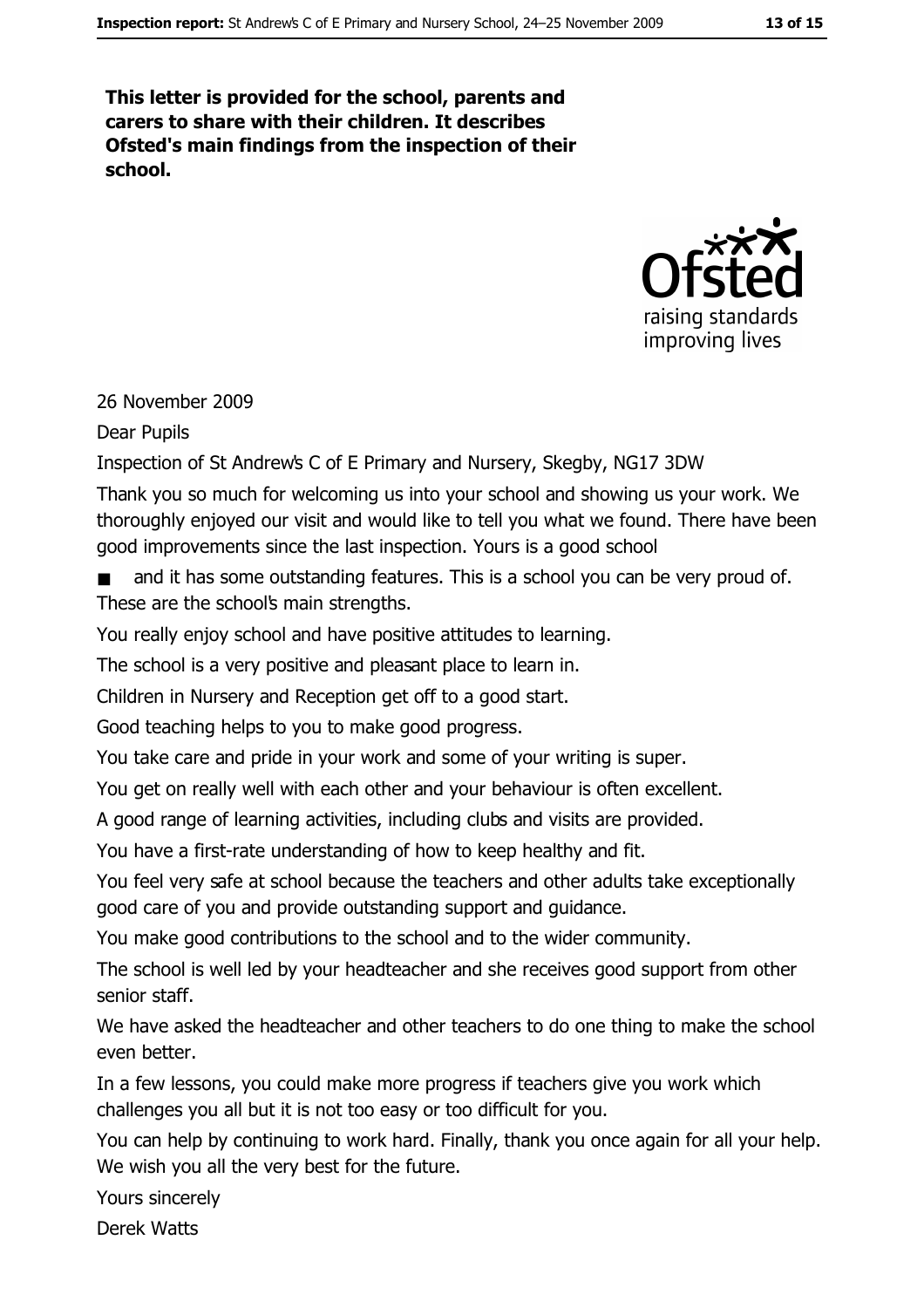Lead inspector